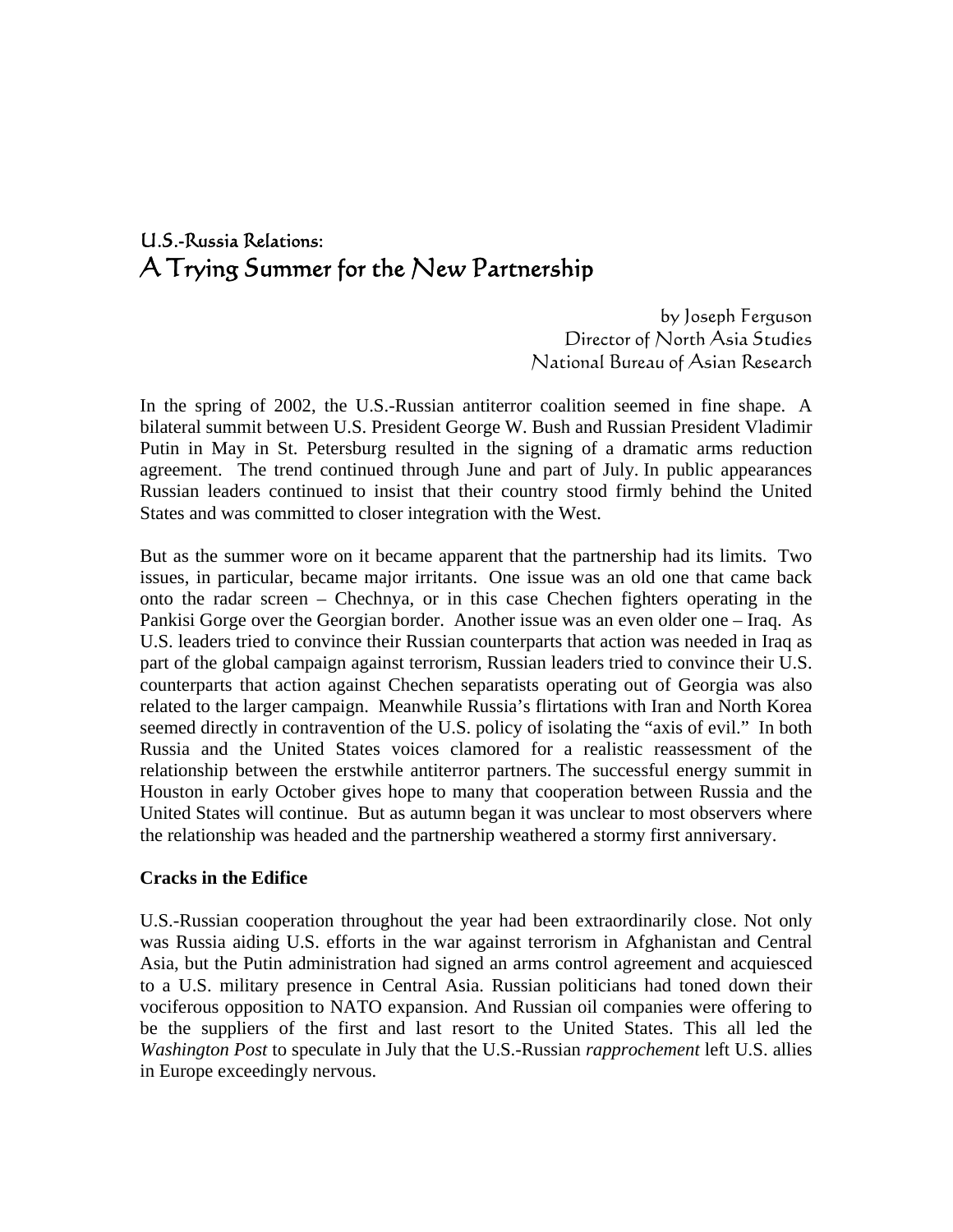Nevertheless, it was already apparent to some observers that cracks were appearing in the edifice. President Putin came under increasing pressure at home to modify what was perceived as a policy of leaning over backward to appease the United States. In late July, the Russian government announced a plan to boost nuclear cooperation with Iran, beyond the controversial Bushehr nuclear plant deal. This raised eyebrows in Washington, particularly as it came on the eve of a visit to Moscow by U.S. Energy Secretary Spencer Abraham. Russian leaders shrugged off criticism by pointing out the importance of economic ties with Iran for their country. Russian leaders also were quietly letting it be known that they were not shutting the door on cooperation with Iraq. In a speech in Moscow in late July, U.S. Ambassador Alexander Vershbow warned that Russia's relationship with the three "axis of evil" governments threatened world security. Meanwhile the Russian Foreign Ministry's refusal to renew the visas of dozens of U.S. Peace Corps volunteers was read by some as yet another subtle sign of the shift in bilateral relations.

One of the most successful areas of cooperation for the last several years between Russia and the United States has been the Nunn-Lugar program. Although President Bush signed a waiver allowing the release of several million dollars to the program, this was merely a stop-gap measure. Funding issues in Congress are threatening to jeopardize the future of the program. U.S. plans to construct a plant in the town of Shchuch'ye to destroy thousands of tons of deadly chemical munitions from the old Soviet arsenal are in trouble unless Congress acts. The Pentagon needs \$230 million and unless it receives this amount sometime this fall, it will be forced to shut down the project. There is grave concern that some of the material will fall into the wrong hands if action is not taken promptly. The critics "don't realize how serious this situation is," Sen. Richard Lugar (R-Ind) was quoted as saying. "This is the kind of stuff, at Shchuch'ye, that (terrorists) are after. We have an opportunity to get rid of it, and we're not moving forward." What has been the model program for U.S.-Russian cooperation now seems to have reached a critical point.

By August the rapidly unfolding situation in the Pankisi Gorge in Georgia became the flashpoint in U.S.-Russian relations. Chechen separatists apparently have been able to utilize the relatively lawless northeastern region of Georgia as a sanctuary when the Russian military makes sweeps into the mountains of southern Chechnya. Somewhat similar to Vietnamese Army regulars and Vietcong that were able to utilize sanctuaries in Cambodia and Laos, the Chechen fighters have been able to go in and out of Georgia with relative impunity, and authorities in Tiblisi have all but admitted they are powerless to do anything. The U.S. Army has deployed advisors to help train Georgian Army regulars, partly because it was thought that al-Qaeda members were hiding in the Pankisi Gorge.

Soon the Russian Army demonstrated that it was willing to take the war to Georgia if necessary. On Aug. 23 Russian warplanes reportedly bombed targets 20 miles inside Georgia. The U.S. government indignantly protested. Although the Russian government denied that it had hit targets in Georgia, later Russian officials reportedly tried to convince U.S. officials that Russian troops should be allowed to secure Georgia's borders since the Georgian government seems unable to do so itself. At a NATO meeting in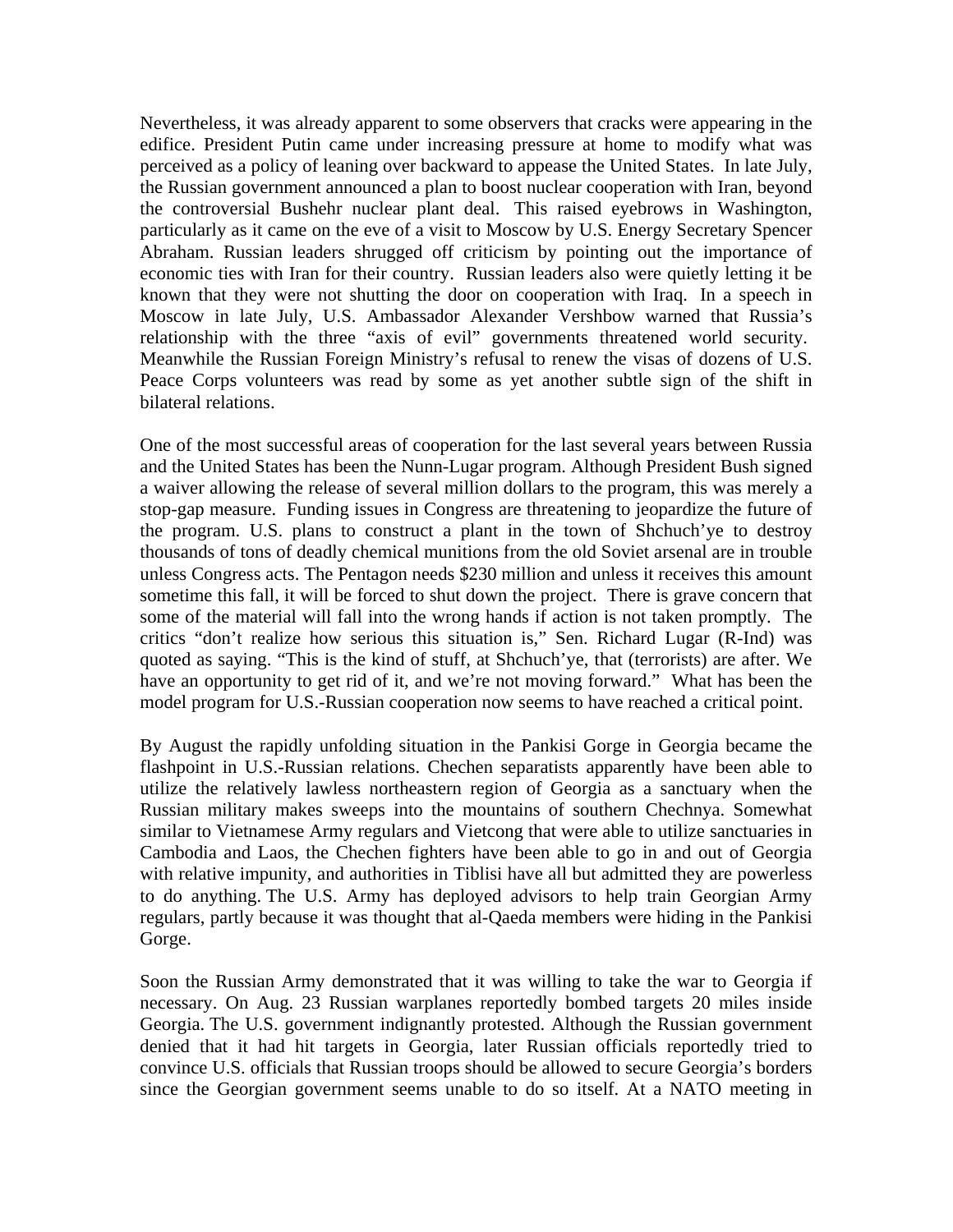Warsaw in late September Russian Defense Minister Sergei Ivanov stated that Georgia is more of a threat to Russian security than Iraq. Russian losses in Chechnya mounted again in the summer, including the downing of a military transport helicopter that claimed more than 110 lives in August.

The seemingly endless quagmire in Chechnya is beginning to wear on officials in the Bush administration. Where once U.S. leaders were willing to turn a blind eye in order not to damage the antiterror partnership, they are becoming more openly critical about Chechnya. Leaders in Moscow are undoubtedly worried about U.S. intentions in the Caucasus, and especially in Georgia. The massive U.S. military and political presence in Central Asia is seen as a worrying trend and the concern expressed by many in Russia is that the United States will move next into the Caucasus, hence such headlines as seen recently in the *Nezavisimaya Gazeta* in August: "Farewell, Caucasus!"

## **Playing the Iraq Card?**

Iraq has also become an issue of great contention between Russia and the United States. Russia backs intervention in Iraq only under UN authorization. Russian leaders have stated publicly that they oppose unilateral intervention in Iraq (though they have not said they would veto any UN proposal to intervene militarily). Russian businesses, meanwhile, are hoping to cash in on what some estimate could be \$40 billion in contracts in Iraq if UN sanctions are lifted. Russia played host to Iraqi Foreign Minister Naji Sabri Ahmad al-Hadithi, who according to *Izvestia* came to seek Russian protection. In spite of the facade of Russian support for the regime of Saddam Hussein, there has been speculation (denied in both Moscow and Washington) that leaders in Russia are trying to convince counterparts in the United States that the Russian government will back a U.S. military intervention in Iraq in exchange for a free hand in Georgia. The *Washington Post* picked up on these rumors and ripped this "cynical suggestion of a *quid pro quo*." Later in a personal phone call to the Russian leader, President Bush failed to persuade President Putin to provide Russian backing for U.S. military intervention in Iraq.

Russia's connection to the "axis of evil" was not confined to the Middle East. As respected Russian analyst Pavel Felgenhauer wrote, "From the Black Sea to the Yellow Sea, U.S. and Russian policies place the two countries at loggerheads." Vladimir Putin resumed his ongoing dialogue with North Korean leader Kim Jong-il, who visited the Russian Far East in late August. It was the third summit meeting between President Putin and Kim since the summer of 2000. Russia is eager to try and cash in if North Korea is to open up. Russian companies might be in the best position to do so because much of North Korea's rotting infrastructure was at one time designed or built by Russian engineers. Russia also satisfies the condition of being "politically safe" for the North Korean regime.

The U.S. leadership is no doubt somewhat perturbed by Russia's flirtations with North Korea, but now the United States' closest ally in East Asia, Japan, has also made dramatic overtures to North Korea. In September, Japanese Prime Minister Koizumi Junichiro traveled to Pyongyang and met with DPRK leader Kim. Russian and Japanese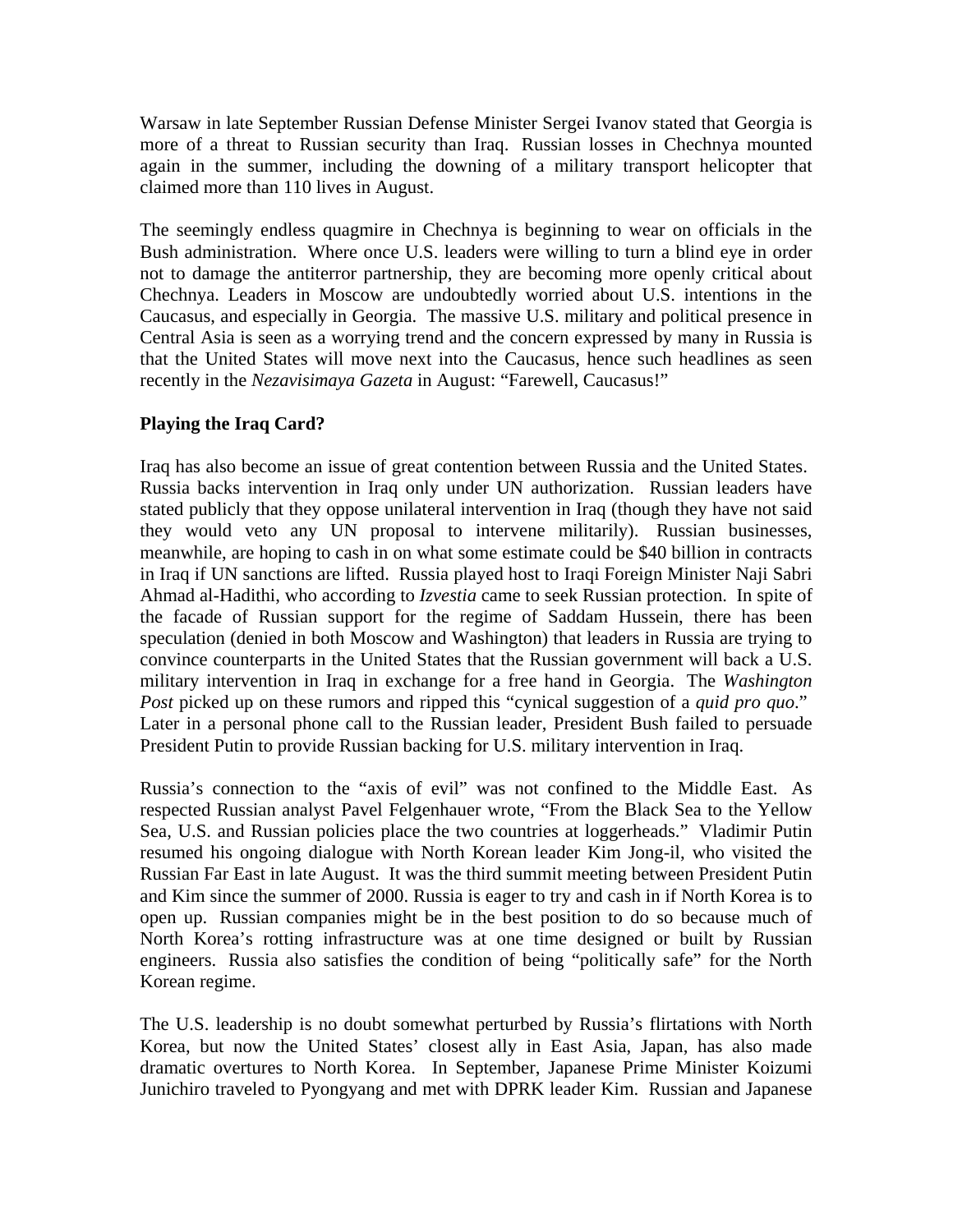leaders have applauded one another's initiatives to reawaken relations with North Korea. Russia also hopes for Japanese assistance in helping to develop the Trans-Siberian Railroad's link-up with the Korean Peninsula. Meanwhile Russian weapons manufacturers have continued to push for arms sales to both North and South Korea. Taking a cue, perhaps from Moscow and Tokyo, the Bush administration is slated to send State Department envoy James Kelly to Pyongyang.

#### **China to the Rescue?**

China-Russia relations have been influenced by the hiccup in U.S.-Russia relations. As mentioned before, many nations in East Asia tend to view trilateral relations from a zerosum standpoint. In the eyes of many in China, the U.S.-Russian *rapprochement* had proven to be a major concern. Some in China worry that Beijing will be shut out of Central Asia, just as it had begun developing a serious diplomatic and economic agenda in the region. Therefore a falling out between Moscow and Washington is likely to please many among the leadership in Beijing. The summer witnessed several high-ranking visits to China by Russian officials (including Russian Prime Minister Mikhail Kasyanov). Although trade and economics were principal on the public agenda, a large part of the discussions no doubt was centered on the United States and the situation in Iraq and Central Asia. The China-Russia "strategic partnership" had all but been written off by analysts and pundits following the Sept. 11 attacks. The partnership, however, appears to have some life left in it. Two-way trade in 2001 reached its highest level ever (more than \$10 billion) and the Chinese Air Force (PLAAF) ordered yet more Russian-made Sukhoi Su-27 fighter aircraft in August.

Last quarter I questioned whether the United States was giving enough to the partnership to merit President Putin's dramatic decision to turn toward the West. (See "Growing Expectations: How Far Can *Rapprochement* be Carried Forward?" in *Comparative Connections*, Vol. 4, No. 2, July 2002.) It seemed a matter of time before domestic opposition in Russia would start to bring pressure on Putin to show results. The summer of 2002 might prove to have been that time.

## **Chronology of U.S.-Russia Relations July-September 2002**

**July 3, 2002:** First shipment of Russian oil to the United States arrives in Houston. U.S. officials hail the delivery as a step toward reducing dependence on Middle East oil. Later, this event would be marred by judicial proceedings in Texas brought against the Russian oil company that delivered the oil, Yukos.

**July 10, 2002:** In an interview in the daily *Izvestia,* Russian Foreign Minister Igor Ivanov emphasizes that Russia's diplomatic priorities are to maintain a strong connection with the United States and Western Europe.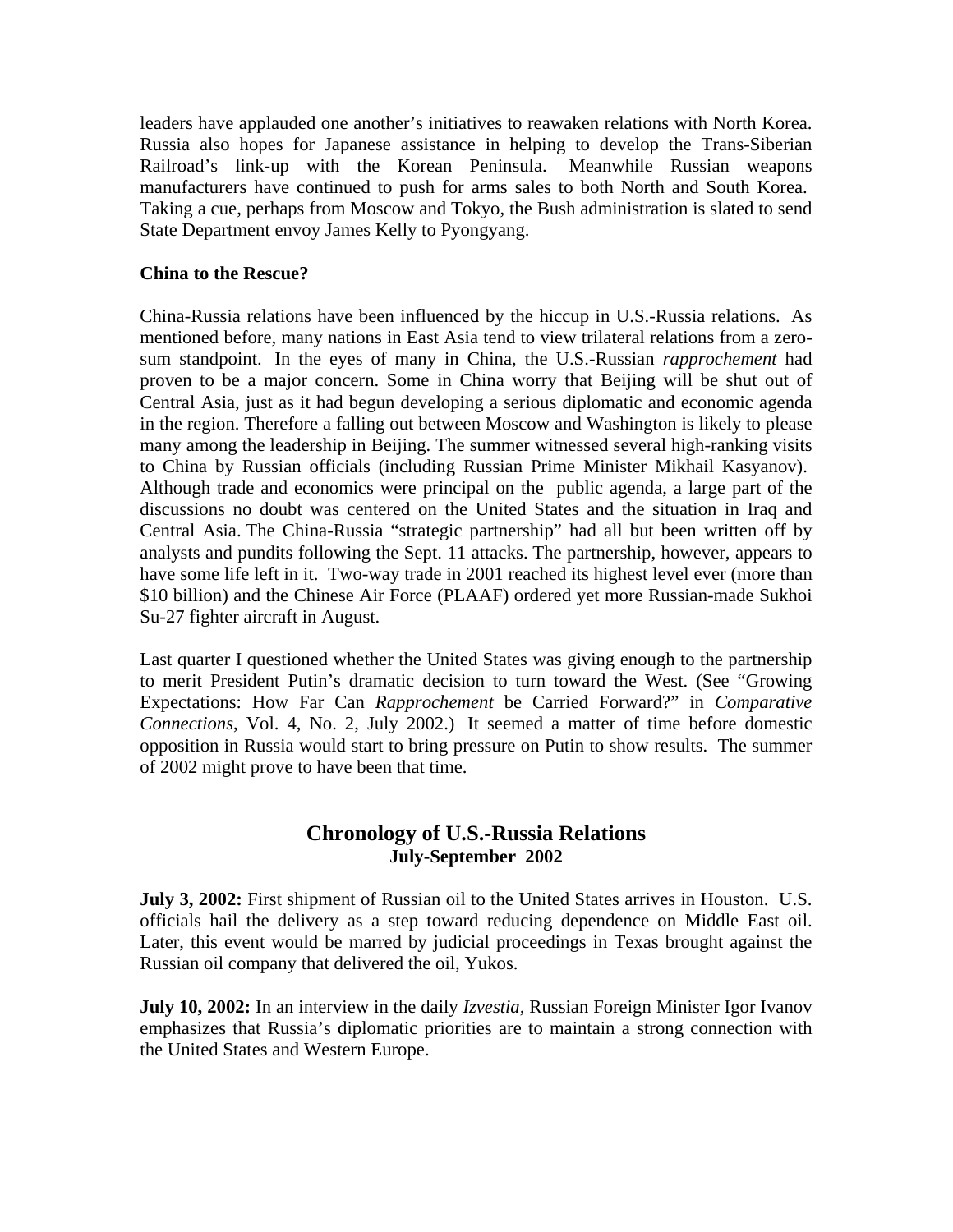**July 12, 2002:** In an unprecedented meeting with 130 Russian ambassadors in Moscow, Russian President Vladimir Putin explains that the close relationship between Russia and the United States was the result of a "new reading of both countries' interests and a similar perception of the very character of modern global threats."

**July 30-31, 2002:** U.S. Energy Secretary Spencer Abraham and Undersecretary of State John Bolton in Moscow meet with Russian Energy Minister Igor Yusufov and Deputy Foreign Minister Georgii Mamedov. They discuss a proposed \$20 billion program financed by the Group of Eight nations to protect Russia's nuclear, chemical, and biological weapons arsenals.

**Aug. 1, 2002:** In response to rising tensions between Moscow and Tiblisi over Chechnya, the U.S. State Department issues a strong statement of support for Georgia's sovereignty and inviolability.

**Aug. 7, 2002:** U.S. President George Bush signs a temporary waiver permitting millions of dollars to be released to programs (the so-called Nunn-Lugar programs, or Cooperative Threat Reduction) aimed at reducing the threat posed by Russian nuclear, biological, and chemical weapons.

**Aug. 23, 2002:** In operations against Chechen separatists, Russian warplanes reportedly bomb targets 20 miles inside the border of Georgia. In a show of solidarity with the Georgian government, Washington rebukes Russian actions.

**Aug. 23, 2002:** Russian President Putin meets in Vladivostok with North Korean leader Kim Jong-il.

**Aug. 22, 2002:** American and Russian technical experts working with Yugoslav scientists and protected by heavily armed Serbian police and Yugoslav troops secretly fly more than 100 pounds of nuclear material considered at risk of being stolen or sold for use in producing nuclear weapons from the Vinca Institute of Belgrade, Serbia to Russia, where it will be processed for use in a commercial power plant.

**Aug. 29, 2002:** U.S. Sen. Richard Lugar (R-Ind) winds up a nine-day visit to Russia, where he toured and inspected nuclear facilities.

**Sept. 2, 2002:** Iraqi Foreign Minister Naji Sabri Ahmad al-Hadithi arrives in Moscow for two days of meetings with his Russian counterpart, Igor Ivanov, and other senior officials.

**Sept. 11, 2002:** On the anniversary of the terror attack that created the new U.S.-Russian partnership, U.S. Under Secretary of State Bolton arrives in Moscow in an effort to persuade the Kremlin to soften its strong opposition to a proposed U.S. military campaign against Iraq.